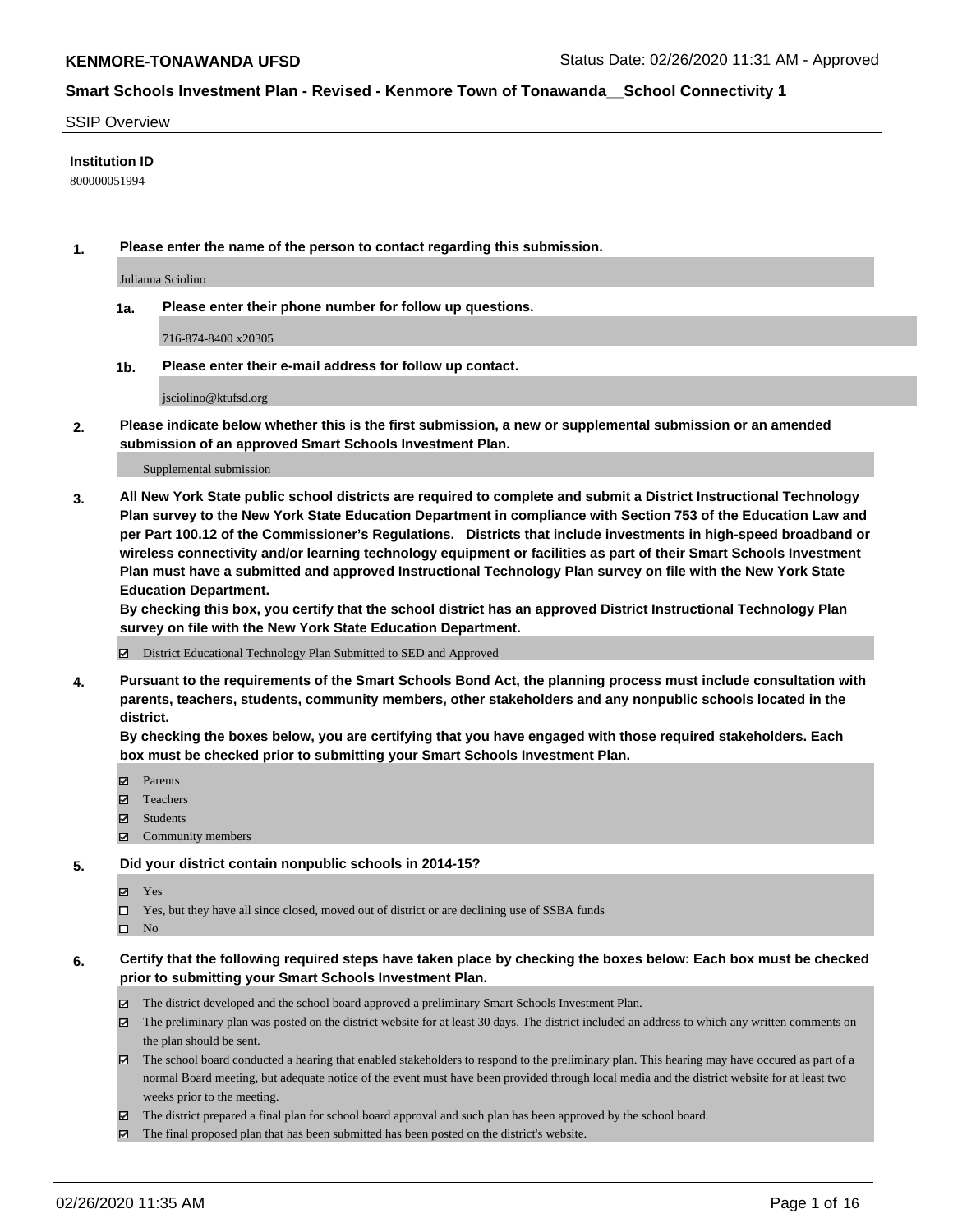SSIP Overview

**6a. Please upload the proposed Smart Schools Investment Plan (SSIP) that was posted on the district's website, along with any supporting materials. Note that this should be different than your recently submitted Educational Technology Survey. The Final SSIP, as approved by the School Board, should also be posted on the website and remain there during the course of the projects contained therein.**

KTUFSD SmartSchoolsInvestmentPlan BOE APPROVED.pdf

**6b. Enter the webpage address where the final Smart Schools Investment Plan is posted. The Plan should remain posted for the life of the included projects.**

http://www.ktufsd.org/Page/12817

**7. Please enter an estimate of the total number of students and staff that will benefit from this Smart Schools Investment Plan based on the cumulative projects submitted to date.**

7,900

**8. An LEA/School District may partner with one or more other LEA/School Districts to form a consortium to pool Smart Schools Bond Act funds for a project that meets all other Smart School Bond Act requirements. Each school district participating in the consortium will need to file an approved Smart Schools Investment Plan for the project and submit a signed Memorandum of Understanding that sets forth the details of the consortium including the roles of each respective district.**

 $\Box$  The district plans to participate in a consortium to partner with other school district(s) to implement a Smart Schools project.

## **9. Please enter the name and 6-digit SED Code for each LEA/School District participating in the Consortium.**

|               | Partner LEA/District | <b>ISED BEDS Code</b> |
|---------------|----------------------|-----------------------|
| (No Response) |                      | (No Response)         |

## **10. Please upload a signed Memorandum of Understanding with all of the participating Consortium partners.**

(No Response)

## **11. Your district's Smart Schools Bond Act Allocation is:**

\$4,951,929

## **12. Final 2014-15 BEDS Enrollment to calculate Nonpublic Sharing Requirement**

|            | Public Enrollment | Nonpublic Enrollment | Total Enrollment | I Nonpublic Percentage |
|------------|-------------------|----------------------|------------------|------------------------|
| Enrollment | 6.923             | 2,404                | 9.327.00         | 25.77                  |

**13. This table compares each category budget total, as entered in that category's page, to the total expenditures listed in the category's expenditure table. Any discrepancies between the two must be resolved before submission.**

|                                          | <b>Sub-Allocations</b> | <b>Expenditure Totals</b> | Difference |
|------------------------------------------|------------------------|---------------------------|------------|
| <b>School Connectivity</b>               | 656,300.00             | 656,300.00                | 0.00       |
| Connectivity Projects for<br>Communities | 0.00                   | 0.00                      | 0.00       |
| Classroom Technology                     | 0.00                   | 0.00                      | 0.00       |
| Pre-Kindergarten Classrooms              | 0.00                   | 0.00                      | 0.00       |
| Replace Transportable<br>Classrooms      | 0.00                   | 0.00                      | 0.00       |
| <b>High-Tech Security Features</b>       | 0.00                   | 0.00                      | 0.00       |
| Nonpublic Loan                           | 197,688.46             | 197,688.46                | $-0.00$    |
| Totals:                                  |                        |                           |            |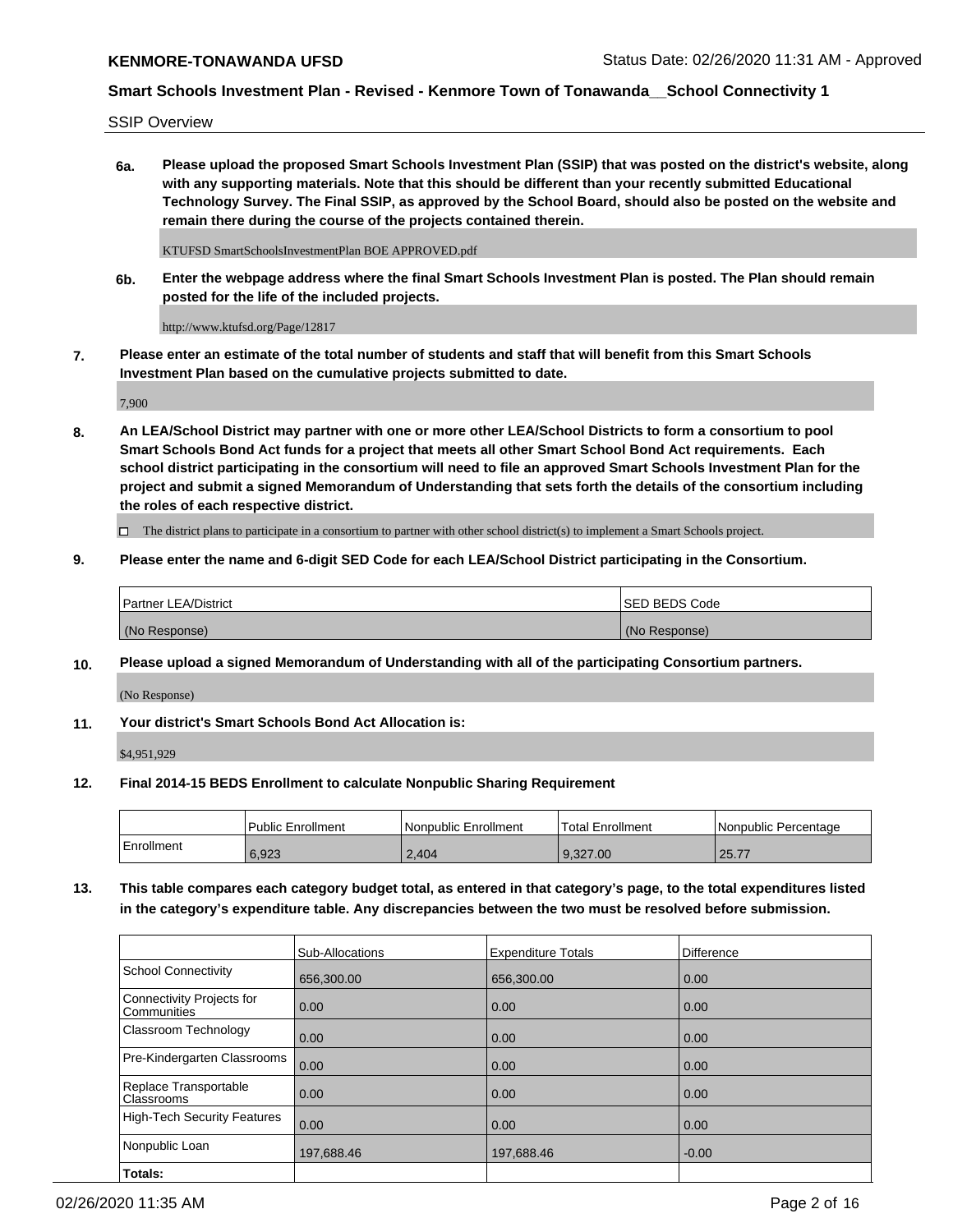SSIP Overview

| 853,988                | 853,988            | -0                |
|------------------------|--------------------|-------------------|
| <b>Sub-Allocations</b> | Expenditure Totals | <b>Difference</b> |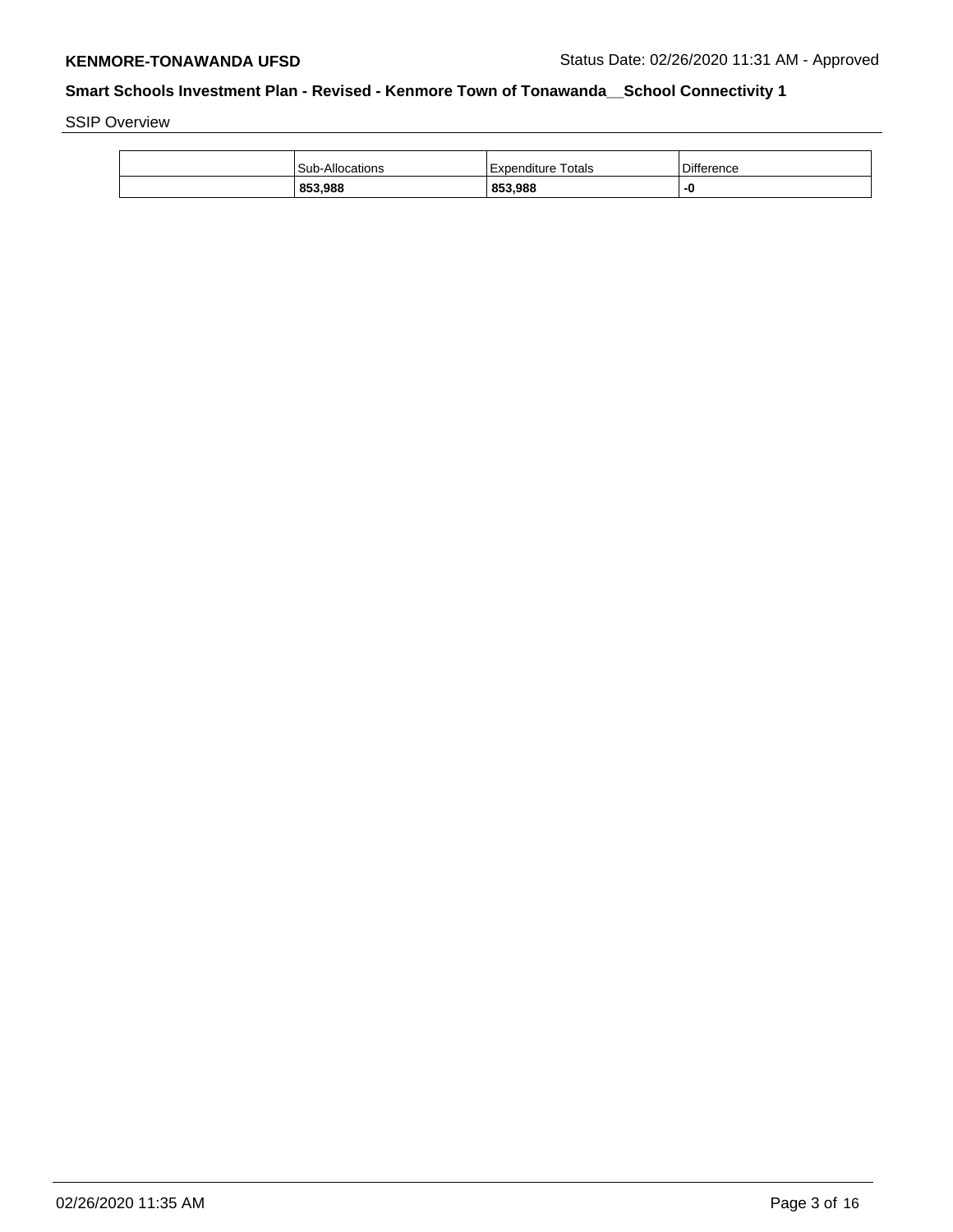School Connectivity

- **1. In order for students and faculty to receive the maximum benefit from the technology made available under the Smart Schools Bond Act, their school buildings must possess sufficient connectivity infrastructure to ensure that devices can be used during the school day. Smart Schools Investment Plans must demonstrate that:**
	- **• sufficient infrastructure that meets the Federal Communications Commission's 100 Mbps per 1,000 students standard currently exists in the buildings where new devices will be deployed, or**
	- **• is a planned use of a portion of Smart Schools Bond Act funds, or**
	- **• is under development through another funding source.**

**Smart Schools Bond Act funds used for technology infrastructure or classroom technology investments must increase the number of school buildings that meet or exceed the minimum speed standard of 100 Mbps per 1,000 students and staff within 12 months. This standard may be met on either a contracted 24/7 firm service or a "burstable" capability. If the standard is met under the burstable criteria, it must be:**

**1. Specifically codified in a service contract with a provider, and**

**2. Guaranteed to be available to all students and devices as needed, particularly during periods of high demand, such as computer-based testing (CBT) periods.**

## **Please describe how your district already meets or is planning to meet this standard within 12 months of plan submission.**

The Kenmore Town of Tonawanda UFSD currently has a 1 GB backbone infrastructure within school buildings. We are migrating towards a 10Gb backbone, which will be implemented within district buildings. The District has a 1 GB connection to outside resources; hosted by our Internet Service Provider. Our current student population / Mbps falls within the bandwidth requirements as defined by the SSBA Connectivity Speed Calculator.

- **1a. If a district believes that it will be impossible to meet this standard within 12 months, it may apply for a waiver of this requirement, as described on the Smart Schools website. The waiver must be filed and approved by SED prior to submitting this survey.**
	- $\Box$  By checking this box, you are certifying that the school district has an approved waiver of this requirement on file with the New York State Education Department.
- **2. Connectivity Speed Calculator (Required). If the district currently meets the required speed, enter "Currently Met" in the last box: Expected Date When Required Speed Will be Met.**

|                  | l Number of<br>Students | Required Speed<br>lin Mbps | Current Speed in Expected Speed<br><b>Mbps</b> | to be Attained | Expected Date<br>When Reauired       |
|------------------|-------------------------|----------------------------|------------------------------------------------|----------------|--------------------------------------|
|                  |                         |                            |                                                |                | Within 12 Months 1Speed Will be Met1 |
| Calculated Speed | 6,900                   | 690.00                     | 1000                                           | 1000           | <b>MET</b>                           |

# **3. Describe how you intend to use Smart Schools Bond Act funds for high-speed broadband and/or wireless connectivity projects in school buildings.**

Smart Schools Bond Funds will be used to purchase new switches to support and refresh a recently completed capital project. This capital project incorporated installing wireless access points to all our classrooms but not the switches. Our old switch backbone consists of end of life Avaya switches which have been failing and are also not supported by our RIC. We have chosen another switch vendor that will allow us to maximize our SSBA funds for a total refresh over 24 months.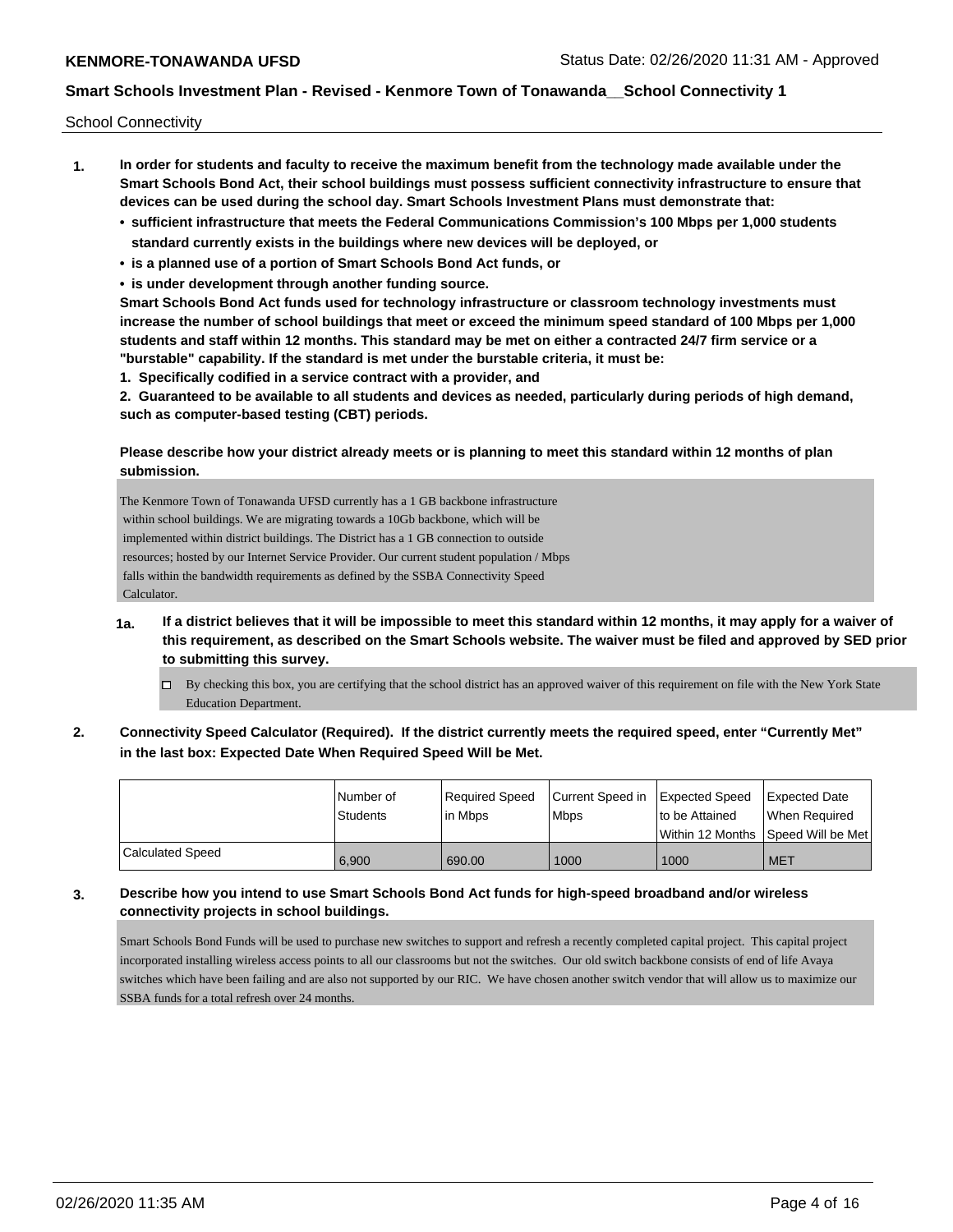School Connectivity

**4. Describe the linkage between the district's District Instructional Technology Plan and how the proposed projects will improve teaching and learning. (There should be a link between your response to this question and your responses to Question 1 in Section IV - NYSED Initiatives Alignment: "Explain how the district use of instructional technology will serve as a part of a comprehensive and sustained effort to support rigorous academic standards attainment and performance improvement for students."** 

**Your answer should also align with your answers to the questions in Section II - Strategic Technology Planning and the associated Action Steps in Section III - Action Plan.)**

The District will further engage in transformative instruction, with teachers using mobile devices to facilitate technologically supported lessons and experiences which will promote ISTE Standards for educators and students. Migrating our programs to a cloud environment and obtaining digital streaming programs, as well as digital learning management systems for personalized learning will provide instructors with digital space for posting assignments, allow students to manage their educational environment, and provide parents with a web portal to check student progress. We are strategically using our SSBA funds to upgrade network connectivity, to achieve these objectives.

**5. If the district wishes to have students and staff access the Internet from wireless devices within the school building, or in close proximity to it, it must first ensure that it has a robust Wi-Fi network in place that has sufficient bandwidth to meet user demand.**

#### **Please describe how you have quantified this demand and how you plan to meet this demand.**

The district intends to procure new network equipment, which will increase bandwidth to the classrooms via the recently implemented WLAN device and cabling infrastructure project. The new network switches will provide greater network up-time and ensure that our students and teachers will be able to access the increased capacity of the new WLAN, as it was designed to provide robust connectivity in each of the district school buildings. The usage demand was quantified by: - identifying that each classroom needed 1 access point: 25 users + typical classroom - Auditoriums, gymnasiums and cafeteria needed 4+ access points as a common space for possible testing & other instruction for physical education and events - a redundant backbone will be in place to provide connectivity, should the primary backbone experience any failures.

**6. Smart Schools plans with any expenditures in the School Connectivity category require a project number from the Office of Facilities Planning. Districts must submit an SSBA LOI and receive project numbers prior to submitting the SSIP. As indicated on the LOI, some projects may be eligible for a streamlined review and will not require a building permit.**

**Please indicate on a separate row each project number given to you by the Office of Facilities Planning.**

| Project Number        |  |
|-----------------------|--|
| 14-26-01-03-7-999-BA1 |  |

**7. Certain high-tech security and connectivity infrastructure projects may be eligible for an expedited review process as determined by the Office of Facilities Planning.**

#### **Was your project deemed eligible for streamlined review?**

Yes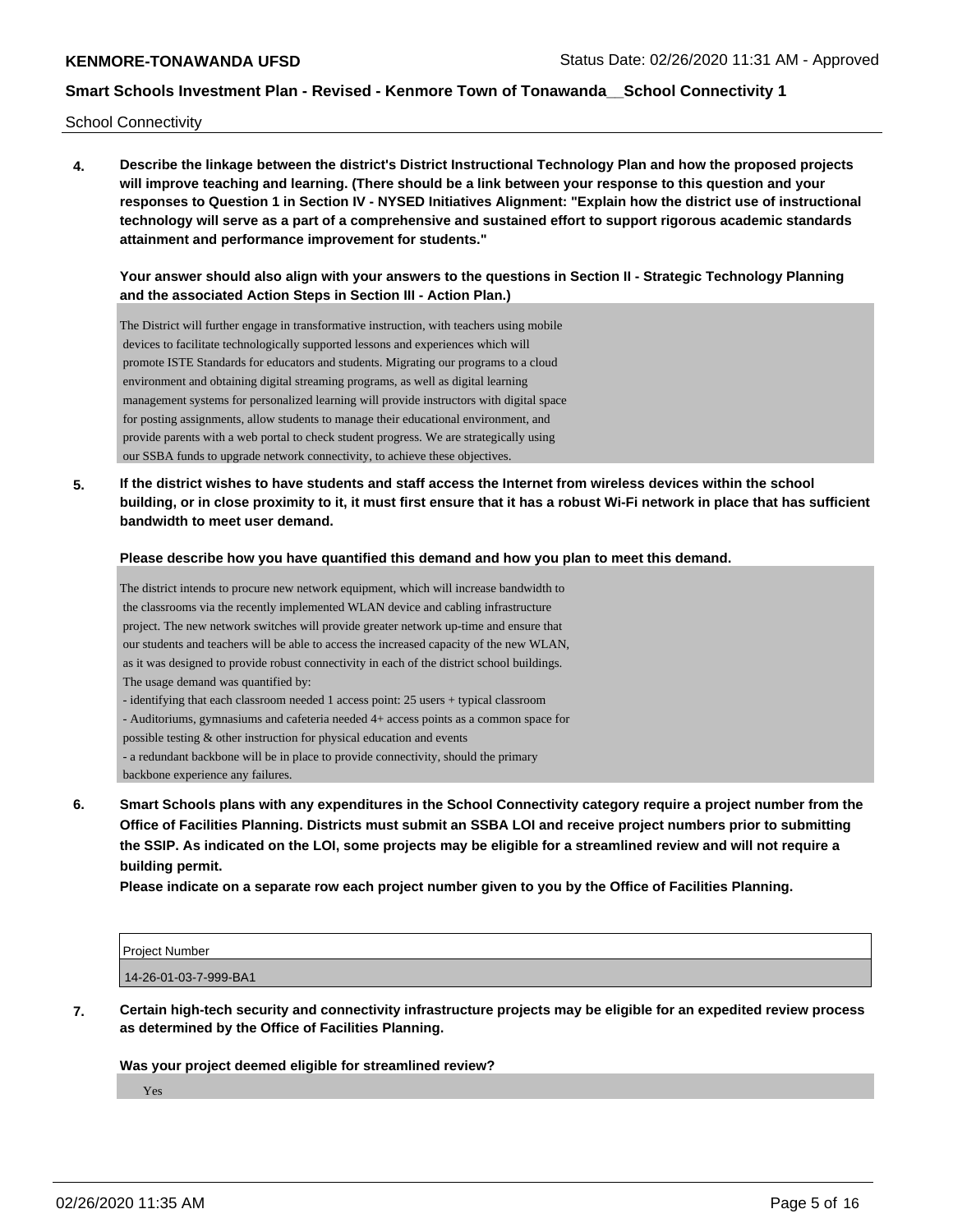School Connectivity

**7a. Districts that choose the Streamlined Review Process will be required to certify that they have reviewed all installations with their licensed architect or engineer of record and provide that person's name and license number. The licensed professional must review the products and proposed method of installation prior to implementation and review the work during and after completion in order to affirm that the work was codecompliant, if requested.**

 $\boxtimes$  I certify that I have reviewed all installations with a licensed architect or engineer of record.

**8. Include the name and license number of the architect or engineer of record.**

| <i>Name</i>             | License Number |
|-------------------------|----------------|
| William P. Liberto, PE. | 63322          |

**9. Public Expenditures – Loanable (Counts toward the nonpublic loan calculation)**

| Select the allowable expenditure type.<br>Repeat to add another item under each type. | <b>PUBLIC</b> Items to be<br>Purchased          | Quantity       | Cost Per Item | <b>Total Cost</b> |
|---------------------------------------------------------------------------------------|-------------------------------------------------|----------------|---------------|-------------------|
| <b>Network/Access Costs</b>                                                           | Edge Switches - ERATE                           | 135            | 1,000.00      | 135,000.00        |
| Network/Access Costs                                                                  | MDF and DC Switches -<br><b>ERATE</b>           | 45             | 2,500.00      | 112,500.00        |
| <b>Network/Access Costs</b>                                                           | <b>Servers</b>                                  | 6              | 25,000.00     | 150,000.00        |
| Network/Access Costs                                                                  | <b>Firewall - ERATE</b>                         |                | 6,000.00      | 6,000.00          |
| Network/Access Costs                                                                  | <b>Power Supplies - ERATE</b>                   | 180            | 130.00        | 23,400.00         |
| Network/Access Costs                                                                  | Backup devices - UPS -<br><b>ERATE</b>          | 30             | 280.00        | 8,400.00          |
| Network/Access Costs                                                                  | <b>Firewall Warranty - ERATE</b>                |                | 23,000.00     | 23,000.00         |
| <b>Network/Access Costs</b>                                                           | Switch Warranty - ERATE                         | $\overline{7}$ | 2,000.00      | 14,000.00         |
| Internal Components and Connections                                                   | Optics - ERATE                                  | 240            | 300.00        | 72,000.00         |
| Internal Components and Connections                                                   | Cables - fiber patch & direct<br>attach - ERATE | 250            | 100.00        | 25,000.00         |
|                                                                                       |                                                 | 895            | 60,310.00     | 569,300           |

**10. Public Expenditures – Non-Loanable (Does not count toward nonpublic loan calculation)**

| Select the allowable expenditure | <b>PUBLIC</b> Items to be purchased | Quantity | Cost per Item | <b>Total Cost</b> |
|----------------------------------|-------------------------------------|----------|---------------|-------------------|
| type.                            |                                     |          |               |                   |
| Repeat to add another item under |                                     |          |               |                   |
| each type.                       |                                     |          |               |                   |
| Network/Access Costs             | Networking Software                 |          | 20,000.00     | 40,000.00         |
| <b>Professional Services</b>     | <b>Engineering Consulting Fees</b>  |          | 39,200.00     | 39,200.00         |
| Network/Access Costs             | Software Warranty/Maintenance       |          | 7,800.00      | 7,800.00          |
|                                  |                                     |          | 67,000.00     | 87,000            |

**11. Final 2014-15 BEDS Enrollment to calculate Nonpublic Sharing Requirement (no changes allowed.)**

|            | Public Enrollment | Nonpublic Enrollment | <b>Total Enrollment</b> | Nonpublic Percentage |
|------------|-------------------|----------------------|-------------------------|----------------------|
| Enrollment | 6,923             | 2.404                | 9.327.00                | 25.77                |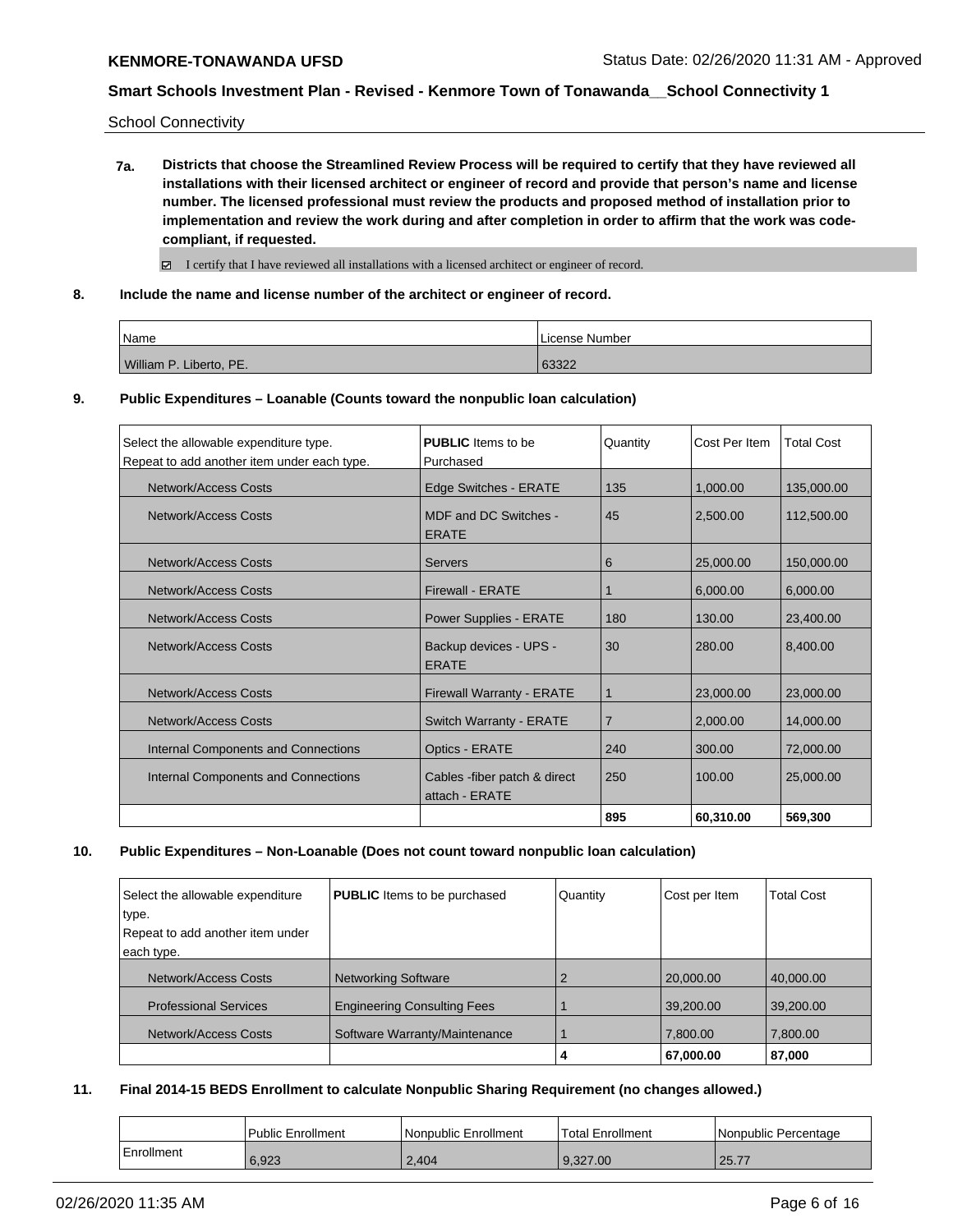School Connectivity

# **12. Total Public Budget - Loanable (Counts toward the nonpublic loan calculation)**

| Network/Access Costs                          | Public Allocations | <b>Estimated Nonpublic Loan</b><br>Amount | <b>Estimated Total Sub-Allocations</b> |
|-----------------------------------------------|--------------------|-------------------------------------------|----------------------------------------|
|                                               | 472.300.00         | 164.005.37                                | 636,305.37                             |
| School Internal Connections and<br>Components | 97,000.00          | 33,683.09                                 | 130,683.09                             |
| Other                                         | (No Response)      | 0.00                                      | 0.00                                   |
| Totals:                                       | 569,300.00         | 197,688                                   | 766,988                                |

## **13. Total Public Budget – Non-Loanable (Does not count toward the nonpublic loan calculation)**

|                                            | Sub-          |
|--------------------------------------------|---------------|
|                                            | Allocation    |
| Network/Access Costs                       | 47,800.00     |
| <b>Outside Plant Costs</b>                 | (No Response) |
| School Internal Connections and Components | (No Response) |
| <b>Professional Services</b>               | 39,200.00     |
| Testing                                    | (No Response) |
| <b>Other Upfront Costs</b>                 | (No Response) |
| <b>Other Costs</b>                         | (No Response) |
| Totals:                                    | 87,000.00     |

## **14. School Connectivity Totals**

|                          | <b>Total Sub-Allocations</b> |
|--------------------------|------------------------------|
| Total Loanable Items     | 766,988.46                   |
| Total Non-Ioanable Items | 87,000.00                    |
| <b>Totals:</b>           | 853,988                      |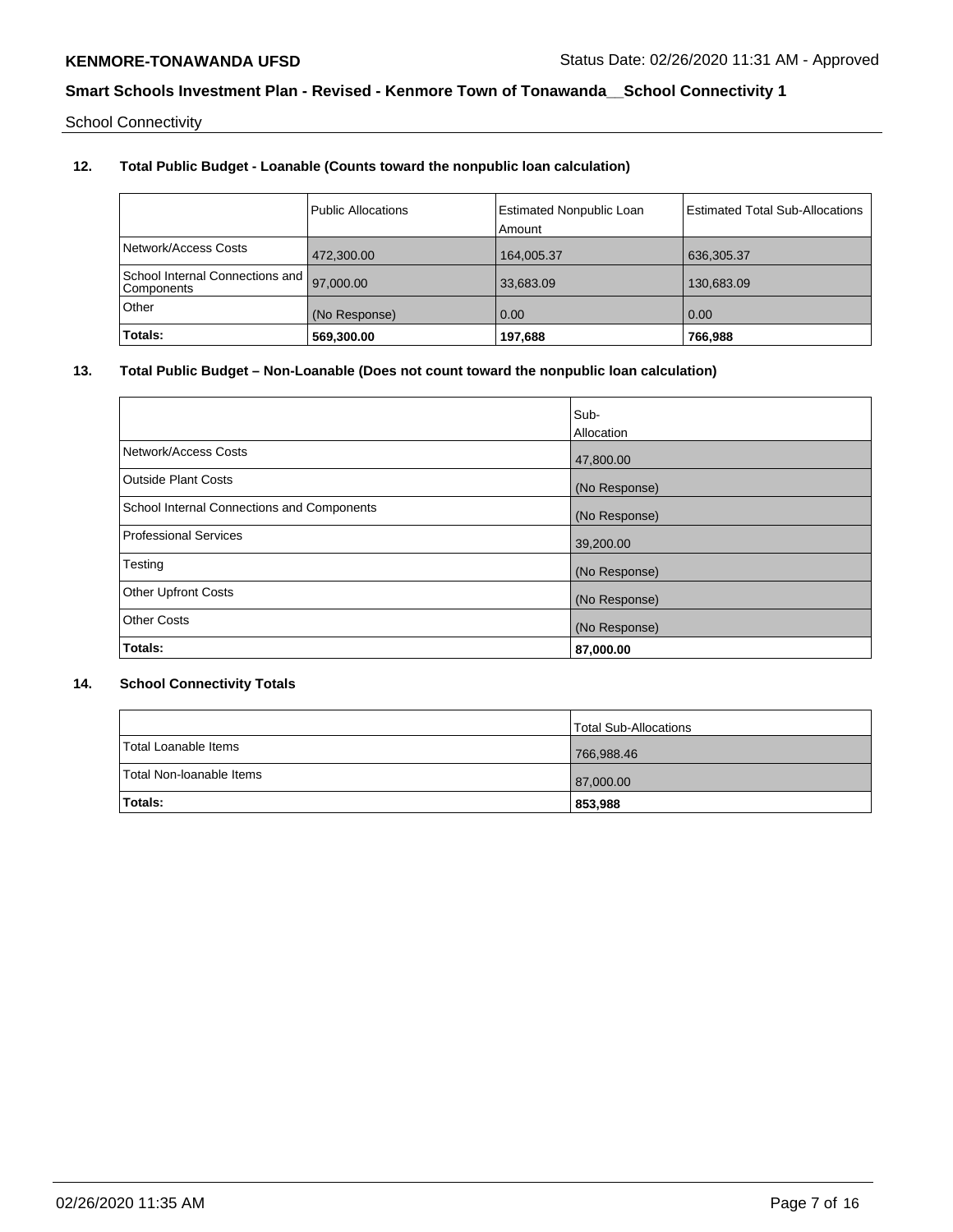Community Connectivity (Broadband and Wireless)

**1. Describe how you intend to use Smart Schools Bond Act funds for high-speed broadband and/or wireless connectivity projects in the community.**

(No Response)

**2. Please describe how the proposed project(s) will promote student achievement and increase student and/or staff access to the Internet in a manner that enhances student learning and/or instruction outside of the school day and/or school building.**

(No Response)

**3. Community connectivity projects must comply with all the necessary local building codes and regulations (building and related permits are not required prior to plan submission).**

 $\Box$  I certify that we will comply with all the necessary local building codes and regulations.

**4. Please describe the physical location of the proposed investment.**

(No Response)

**5. Please provide the initial list of partners participating in the Community Connectivity Broadband Project, along with their Federal Tax Identification (Employer Identification) number.**

| <b>Project Partners</b> | l Federal ID # |
|-------------------------|----------------|
| (No Response)           | (No Response)  |

**6. Please detail the type, quantity, per unit cost and total cost of the eligible items under each sub-category.**

| Select the allowable expenditure | Item to be purchased | Quantity      | Cost per Item | <b>Total Cost</b> |
|----------------------------------|----------------------|---------------|---------------|-------------------|
| type.                            |                      |               |               |                   |
| Repeat to add another item under |                      |               |               |                   |
| each type.                       |                      |               |               |                   |
| (No Response)                    | (No Response)        | (No Response) | (No Response) | 0.00              |
|                                  |                      | U             | 0.00          | -0                |

**7. If you are submitting an allocation for Community Connectivity, complete this table.**

**Note that the calculated Total at the bottom of the table must equal the Total allocation for this category that you entered in the SSIP Overview overall budget.**

|                                    | Sub-Allocation |
|------------------------------------|----------------|
| Network/Access Costs               | (No Response)  |
| Outside Plant Costs                | (No Response)  |
| <b>Tower Costs</b>                 | (No Response)  |
| <b>Customer Premises Equipment</b> | (No Response)  |
| <b>Professional Services</b>       | (No Response)  |
| Testing                            | (No Response)  |
| <b>Other Upfront Costs</b>         | (No Response)  |
| <b>Other Costs</b>                 | (No Response)  |
| Totals:                            | 0.00           |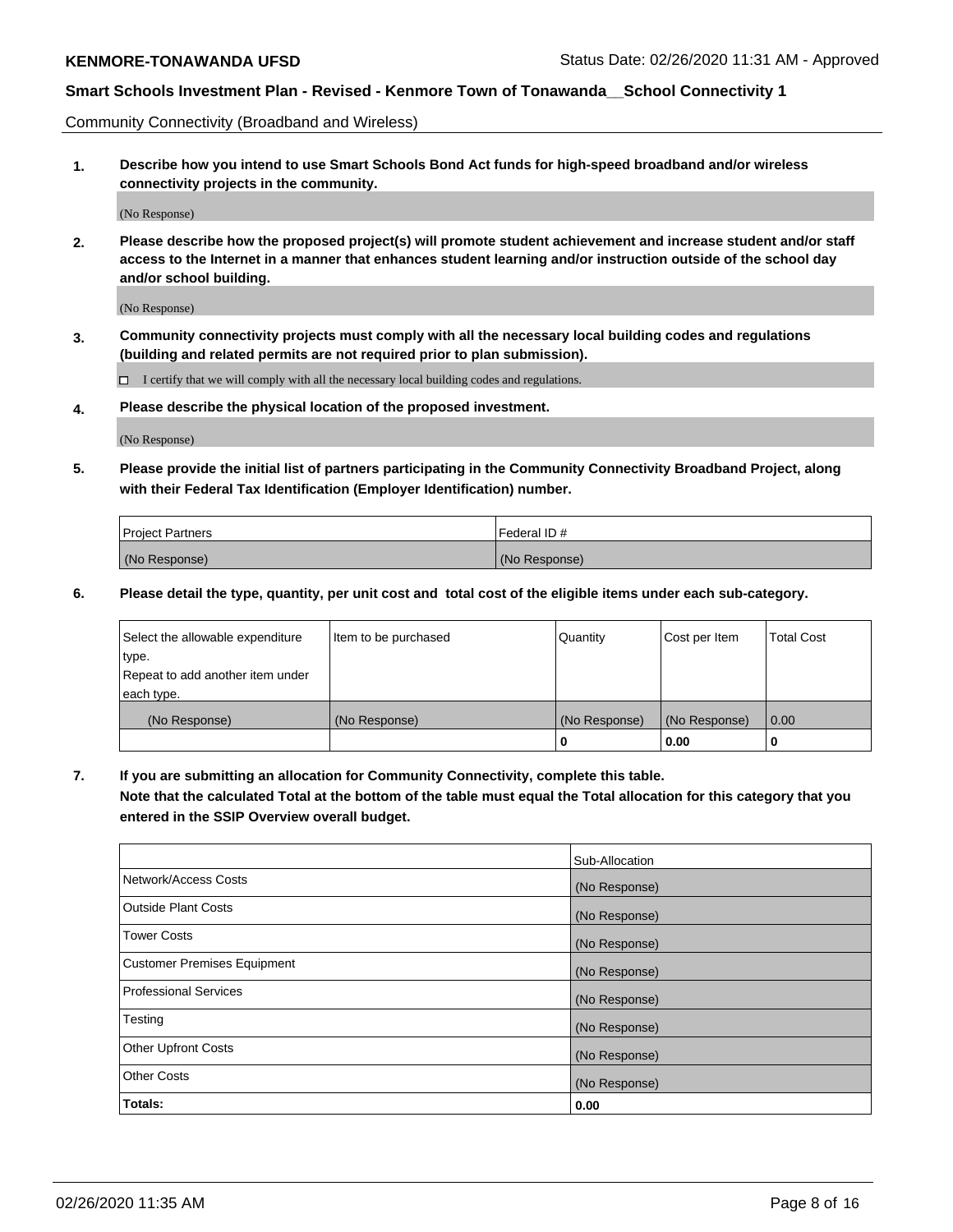#### Classroom Learning Technology

**1. In order for students and faculty to receive the maximum benefit from the technology made available under the Smart Schools Bond Act, their school buildings must possess sufficient connectivity infrastructure to ensure that devices can be used during the school day. Smart Schools Investment Plans must demonstrate that sufficient infrastructure that meets the Federal Communications Commission's 100 Mbps per 1,000 students standard currently exists in the buildings where new devices will be deployed, or is a planned use of a portion of Smart Schools Bond Act funds, or is under development through another funding source. Smart Schools Bond Act funds used for technology infrastructure or classroom technology investments must increase the number of school buildings that meet or exceed the minimum speed standard of 100 Mbps per 1,000 students and staff within 12 months. This standard may be met on either a contracted 24/7 firm service or a**

- **"burstable" capability. If the standard is met under the burstable criteria, it must be:**
- **1. Specifically codified in a service contract with a provider, and**

**2. Guaranteed to be available to all students and devices as needed, particularly during periods of high demand, such as computer-based testing (CBT) periods.**

**Please describe how your district already meets or is planning to meet this standard within 12 months of plan submission.**

(No Response)

- **1a. If a district believes that it will be impossible to meet this standard within 12 months, it may apply for a waiver of this requirement, as described on the Smart Schools website. The waiver must be filed and approved by SED prior to submitting this survey.**
	- By checking this box, you are certifying that the school district has an approved waiver of this requirement on file with the New York State Education Department.
- **2. Connectivity Speed Calculator (Required). If the district currently meets the required speed, enter "Currently Met" in the last box: Expected Date When Required Speed Will be Met.**

|                  | l Number of     | Required Speed | Current Speed in | <b>Expected Speed</b> | <b>Expected Date</b>                |
|------------------|-----------------|----------------|------------------|-----------------------|-------------------------------------|
|                  | <b>Students</b> | l in Mbps      | l Mbps           | to be Attained        | When Required                       |
|                  |                 |                |                  |                       | Within 12 Months  Speed Will be Met |
| Calculated Speed | (No Response)   | 0.00           | (No Response)    | l (No Response)       | (No Response)                       |

**3. If the district wishes to have students and staff access the Internet from wireless devices within the school building, or in close proximity to it, it must first ensure that it has a robust Wi-Fi network in place that has sufficient bandwidth to meet user demand.**

**Please describe how you have quantified this demand and how you plan to meet this demand.**

(No Response)

**4. All New York State public school districts are required to complete and submit an Instructional Technology Plan survey to the New York State Education Department in compliance with Section 753 of the Education Law and per Part 100.12 of the Commissioner's Regulations.**

**Districts that include educational technology purchases as part of their Smart Schools Investment Plan must have a submitted and approved Instructional Technology Plan survey on file with the New York State Education Department.**

- By checking this box, you are certifying that the school district has an approved Instructional Technology Plan survey on file with the New York State Education Department.
- **5. Describe the devices you intend to purchase and their compatibility with existing or planned platforms or systems. Specifically address the adequacy of each facility's electrical, HVAC and other infrastructure necessary to install and support the operation of the planned technology.**

(No Response)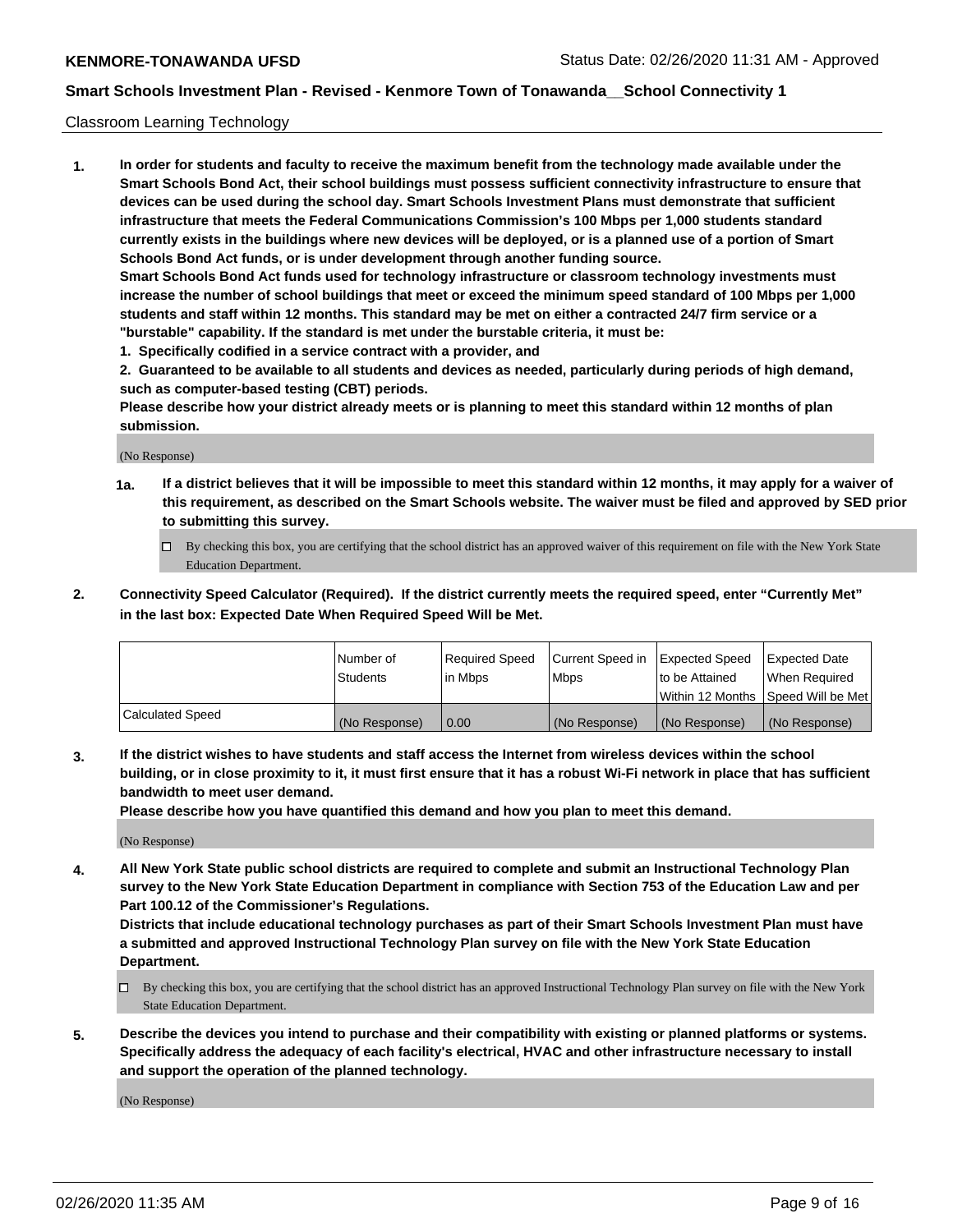#### Classroom Learning Technology

- **6. Describe how the proposed technology purchases will:**
	- **> enhance differentiated instruction;**
	- **> expand student learning inside and outside the classroom;**
	- **> benefit students with disabilities and English language learners; and**
	- **> contribute to the reduction of other learning gaps that have been identified within the district.**

**The expectation is that districts will place a priority on addressing the needs of students who struggle to succeed in a rigorous curriculum. Responses in this section should specifically address this concern and align with the district's Instructional Technology Plan (in particular Question 2 of E. Curriculum and Instruction: "Does the district's instructional technology plan address the needs of students with disabilities to ensure equitable access to instruction, materials and assessments?" and Question 3 of the same section: "Does the district's instructional technology plan address the provision of assistive technology specifically for students with disabilities to ensure access to and participation in the general curriculum?")**

**In addition, describe how the district ensures equitable access to instruction, materials and assessments and participation in the general curriculum for both SWD and English Language Learners/Multilingual Learners (ELL/MLL) students.**

(No Response)

**7. Where appropriate, describe how the proposed technology purchases will enhance ongoing communication with parents and other stakeholders and help the district facilitate technology-based regional partnerships, including distance learning and other efforts.**

(No Response)

**8. Describe the district's plan to provide professional development to ensure that administrators, teachers and staff can employ the technology purchased to enhance instruction successfully.**

**Note: This response should be aligned and expanded upon in accordance with your district's response to Question 1 of F. Professional Development of your Instructional Technology Plan: "Please provide a summary of professional development offered to teachers and staff, for the time period covered by this plan, to support technology to enhance teaching and learning. Please include topics, audience and method of delivery within your summary."**

(No Response)

- **9. Districts must contact one of the SUNY/CUNY teacher preparation programs listed on the document on the left side of the page that supplies the largest number of the district's new teachers to request advice on innovative uses and best practices at the intersection of pedagogy and educational technology.**
	- By checking this box, you certify that you have contacted the SUNY/CUNY teacher preparation program that supplies the largest number of your new teachers to request advice on these issues.
	- **9a. Please enter the name of the SUNY or CUNY Institution that you contacted.**

(No Response)

**9b. Enter the primary Institution phone number.**

(No Response)

**9c. Enter the name of the contact person with whom you consulted and/or will be collaborating with on innovative uses of technology and best practices.**

(No Response)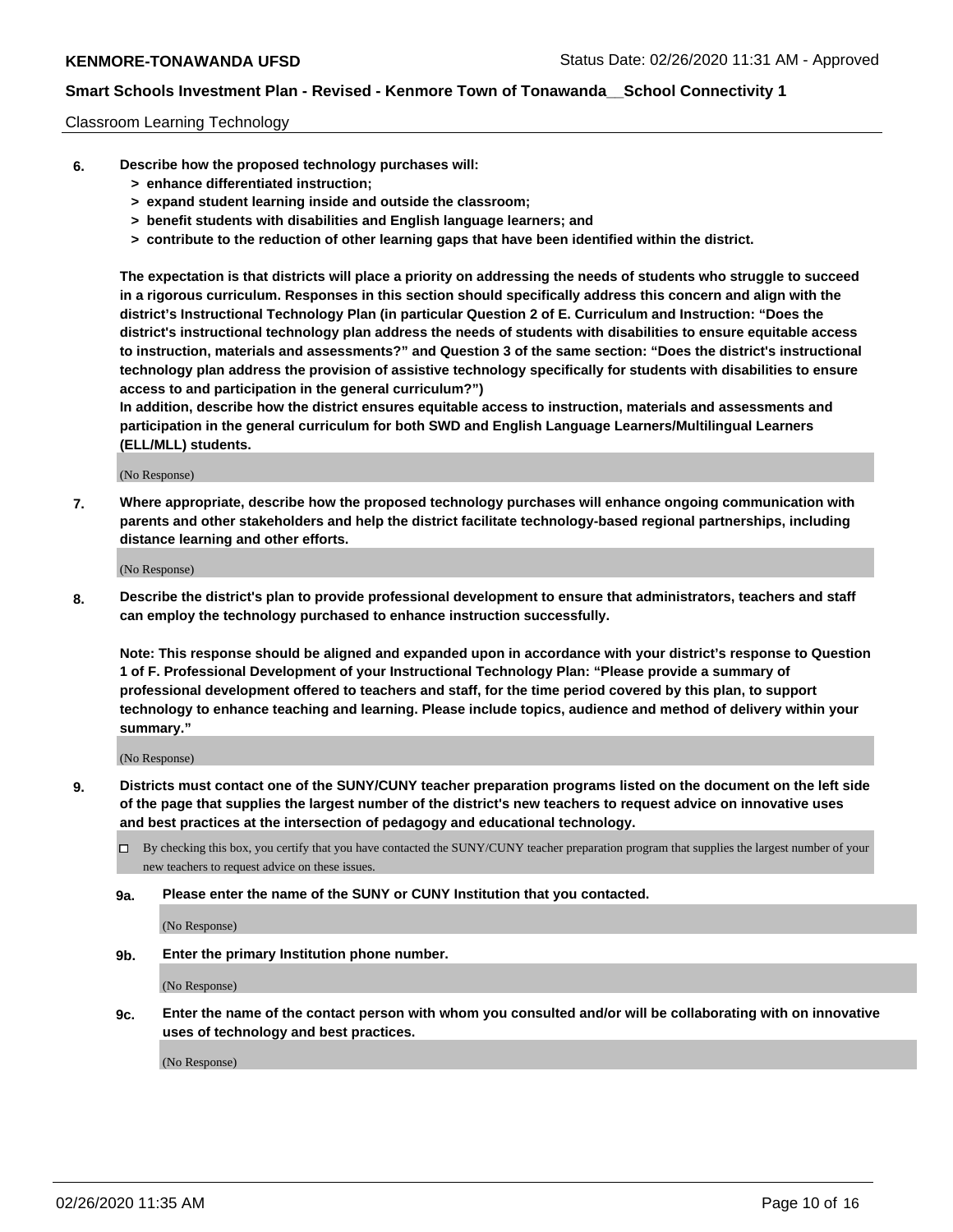#### Classroom Learning Technology

**10. To ensure the sustainability of technology purchases made with Smart Schools funds, districts must demonstrate a long-term plan to maintain and replace technology purchases supported by Smart Schools Bond Act funds. This sustainability plan shall demonstrate a district's capacity to support recurring costs of use that are ineligible for Smart Schools Bond Act funding such as device maintenance, technical support, Internet and wireless fees, maintenance of hotspots, staff professional development, building maintenance and the replacement of incidental items. Further, such a sustainability plan shall include a long-term plan for the replacement of purchased devices and equipment at the end of their useful life with other funding sources.**

 $\Box$  By checking this box, you certify that the district has a sustainability plan as described above.

**11. Districts must ensure that devices purchased with Smart Schools Bond funds will be distributed, prepared for use, maintained and supported appropriately. Districts must maintain detailed device inventories in accordance with generally accepted accounting principles.**

By checking this box, you certify that the district has a distribution and inventory management plan and system in place.

#### **12. Please detail the type, quantity, per unit cost and total cost of the eligible items under each sub-category.**

| Select the allowable expenditure<br>type.<br>Repeat to add another item under | Item to be Purchased | Quantity      | Cost per Item | <b>Total Cost</b> |
|-------------------------------------------------------------------------------|----------------------|---------------|---------------|-------------------|
| each type.<br>(No Response)                                                   | (No Response)        | (No Response) | (No Response) | 0.00              |
|                                                                               |                      | 0             | 0.00          |                   |

#### **13. Final 2014-15 BEDS Enrollment to calculate Nonpublic Sharing Requirement (no changes allowed.)**

|              | l Public Enrollment | Nonpublic Enrollment | <b>Total Enrollment</b> | Nonpublic<br>l Percentage |
|--------------|---------------------|----------------------|-------------------------|---------------------------|
| l Enrollment | 6.923               | 2.404                | 9.327.00                | 25.77                     |

## **14. If you are submitting an allocation for Classroom Learning Technology complete this table.**

|                         | Public School Sub-Allocation | <b>Estimated Nonpublic Loan</b><br>Amount<br>(Based on Percentage Above) | Estimated Total Public and<br>Nonpublic Sub-Allocation |
|-------------------------|------------------------------|--------------------------------------------------------------------------|--------------------------------------------------------|
| Interactive Whiteboards | (No Response)                | 0.00                                                                     | 0.00                                                   |
| Computer Servers        | (No Response)                | 0.00                                                                     | 0.00                                                   |
| Desktop Computers       | (No Response)                | 0.00                                                                     | 0.00                                                   |
| <b>Laptop Computers</b> | (No Response)                | 0.00                                                                     | 0.00                                                   |
| <b>Tablet Computers</b> | (No Response)                | 0.00                                                                     | 0.00                                                   |
| Other Costs             | (No Response)                | 0.00                                                                     | 0.00                                                   |
| Totals:                 | 0.00                         | 0                                                                        | 0                                                      |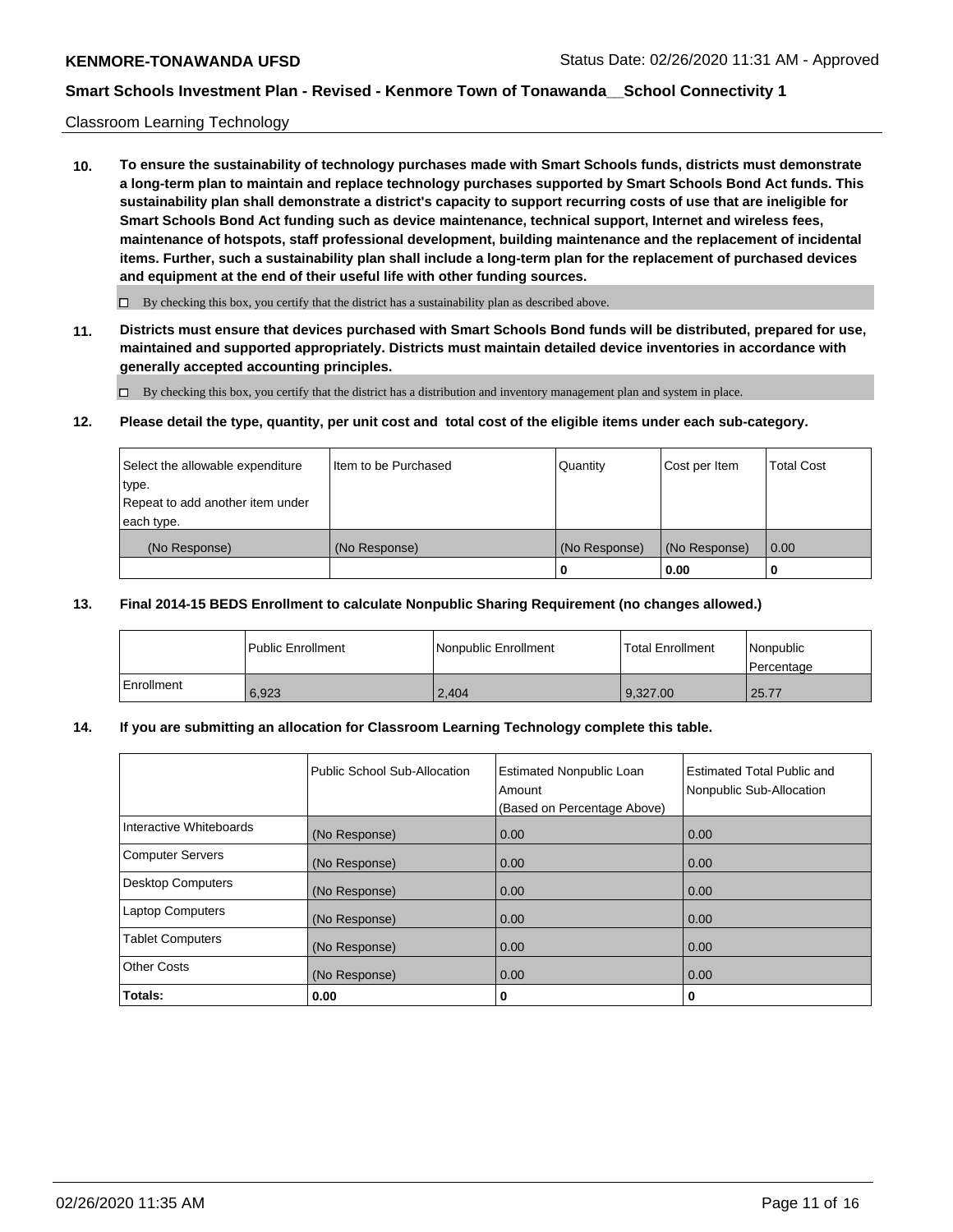#### Pre-Kindergarten Classrooms

**1. Provide information regarding how and where the district is currently serving pre-kindergarten students and justify the need for additional space with enrollment projections over 3 years.**

(No Response)

- **2. Describe the district's plan to construct, enhance or modernize education facilities to accommodate prekindergarten programs. Such plans must include:**
	- **Specific descriptions of what the district intends to do to each space;**
	- **An affirmation that new pre-kindergarten classrooms will contain a minimum of 900 square feet per classroom;**
	- **The number of classrooms involved;**
	- **The approximate construction costs per classroom; and**
	- **Confirmation that the space is district-owned or has a long-term lease that exceeds the probable useful life of the improvements.**

(No Response)

**3. Smart Schools Bond Act funds may only be used for capital construction costs. Describe the type and amount of additional funds that will be required to support ineligible ongoing costs (e.g. instruction, supplies) associated with any additional pre-kindergarten classrooms that the district plans to add.**

(No Response)

**4. All plans and specifications for the erection, repair, enlargement or remodeling of school buildings in any public school district in the State must be reviewed and approved by the Commissioner. Districts that plan capital projects using their Smart Schools Bond Act funds will undergo a Preliminary Review Process by the Office of Facilities Planning.**

**Please indicate on a separate row each project number given to you by the Office of Facilities Planning.**

| Project Number |  |
|----------------|--|
| (No Response)  |  |
|                |  |

**5. Please detail the type, quantity, per unit cost and total cost of the eligible items under each sub-category.**

| Select the allowable expenditure | Item to be purchased | Quantity      | Cost per Item | <b>Total Cost</b> |
|----------------------------------|----------------------|---------------|---------------|-------------------|
| type.                            |                      |               |               |                   |
| Repeat to add another item under |                      |               |               |                   |
| each type.                       |                      |               |               |                   |
| (No Response)                    | (No Response)        | (No Response) | (No Response) | 0.00              |
|                                  |                      | o             | 0.00          | u                 |

**6. If you have made an allocation for Pre-Kindergarten Classrooms, complete this table. Note that the calculated Total at the bottom of the table must equal the Total allocation for this category that you entered in the SSIP Overview overall budget.**

| Totals:                                  | 0.00           |
|------------------------------------------|----------------|
| <b>Other Costs</b>                       | (No Response)  |
| Enhance/Modernize Educational Facilities | (No Response)  |
| Construct Pre-K Classrooms               | (No Response)  |
|                                          | Sub-Allocation |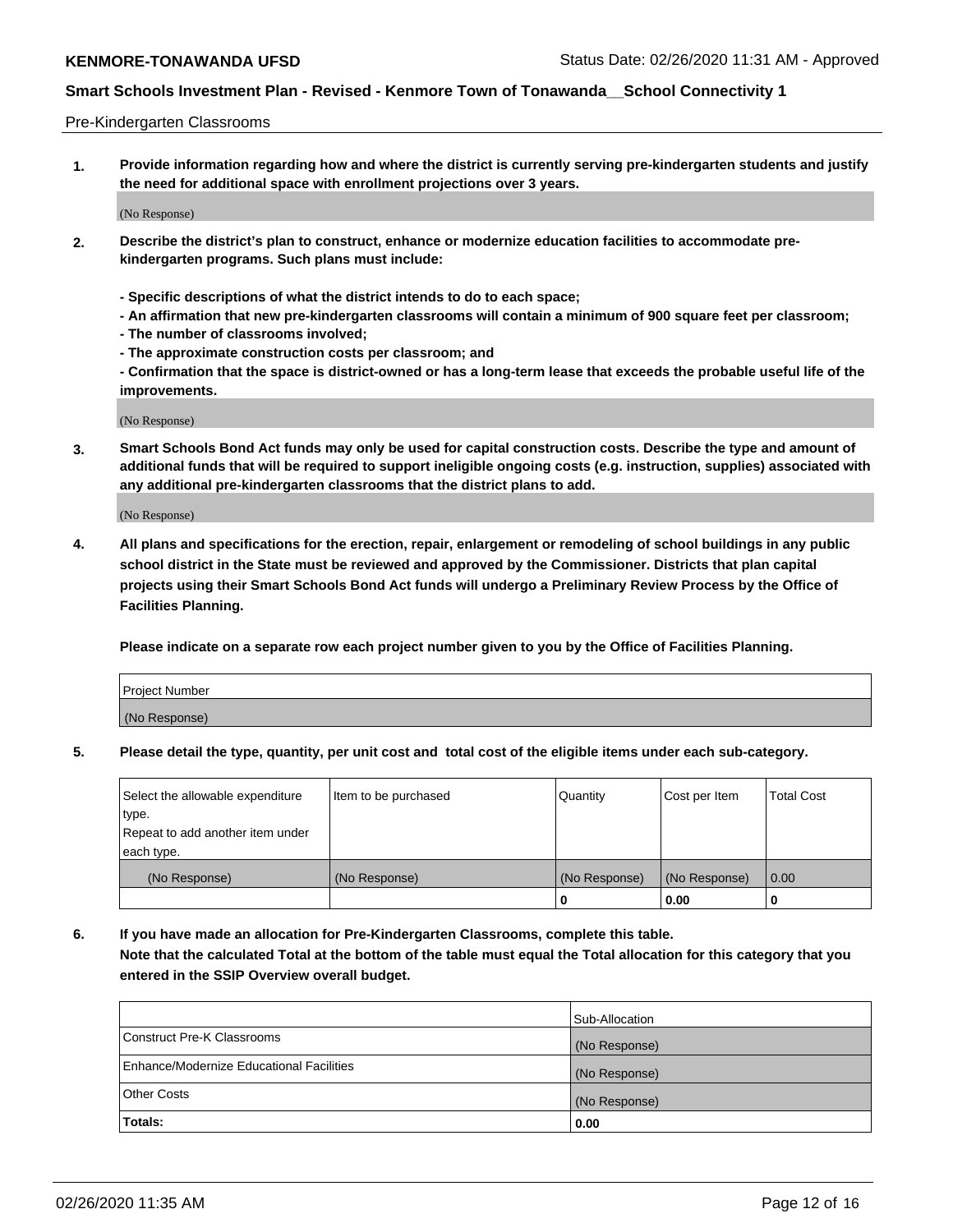Replace Transportable Classrooms

**1. Describe the district's plan to construct, enhance or modernize education facilities to provide high-quality instructional space by replacing transportable classrooms.**

(No Response)

**2. All plans and specifications for the erection, repair, enlargement or remodeling of school buildings in any public school district in the State must be reviewed and approved by the Commissioner. Districts that plan capital projects using their Smart Schools Bond Act funds will undergo a Preliminary Review Process by the Office of Facilities Planning.**

**Please indicate on a separate row each project number given to you by the Office of Facilities Planning.**

| Project Number |  |
|----------------|--|
|                |  |
| (No Response)  |  |

**3. For large projects that seek to blend Smart Schools Bond Act dollars with other funds, please note that Smart Schools Bond Act funds can be allocated on a pro rata basis depending on the number of new classrooms built that directly replace transportable classroom units.**

**If a district seeks to blend Smart Schools Bond Act dollars with other funds describe below what other funds are being used and what portion of the money will be Smart Schools Bond Act funds.**

(No Response)

**4. Please detail the type, quantity, per unit cost and total cost of the eligible items under each sub-category.**

| Select the allowable expenditure | Item to be purchased | Quantity      | Cost per Item | Total Cost |
|----------------------------------|----------------------|---------------|---------------|------------|
| ∣type.                           |                      |               |               |            |
| Repeat to add another item under |                      |               |               |            |
| each type.                       |                      |               |               |            |
| (No Response)                    | (No Response)        | (No Response) | (No Response) | 0.00       |
|                                  |                      | u             | 0.00          |            |

**5. If you have made an allocation for Replace Transportable Classrooms, complete this table. Note that the calculated Total at the bottom of the table must equal the Total allocation for this category that you entered in the SSIP Overview overall budget.**

|                                                | Sub-Allocation |
|------------------------------------------------|----------------|
| Construct New Instructional Space              | (No Response)  |
| Enhance/Modernize Existing Instructional Space | (No Response)  |
| <b>Other Costs</b>                             | (No Response)  |
| Totals:                                        | 0.00           |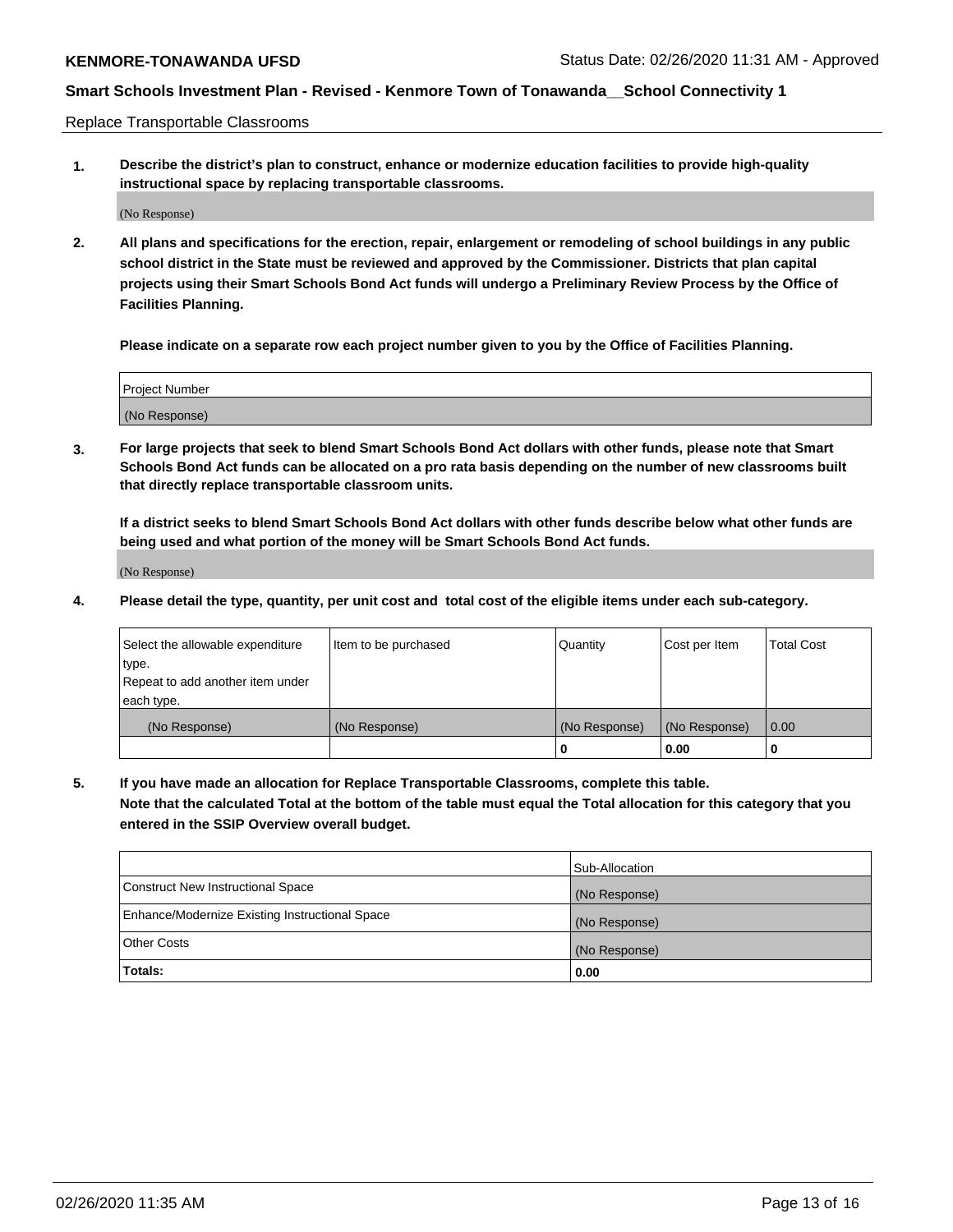High-Tech Security Features

**1. Describe how you intend to use Smart Schools Bond Act funds to install high-tech security features in school buildings and on school campuses.**

(No Response)

**2. All plans and specifications for the erection, repair, enlargement or remodeling of school buildings in any public school district in the State must be reviewed and approved by the Commissioner. Smart Schools plans with any expenditures in the High-Tech Security category require a project number from the Office of Facilities Planning. Districts must submit an SSBA LOI and receive project numbers prior to submitting the SSIP. As indicated on the LOI, some projects may be eligible for a streamlined review and will not require a building permit. Please indicate on a separate row each project number given to you by the Office of Facilities Planning.**

| <b>Project Number</b> |  |
|-----------------------|--|
| (No Response)         |  |

- **3. Was your project deemed eligible for streamlined Review?**
	- Yes
	- $\hfill \square$  No
- **4. Include the name and license number of the architect or engineer of record.**

| Name          | License Number |
|---------------|----------------|
| (No Response) | (No Response)  |

**5. Please detail the type, quantity, per unit cost and total cost of the eligible items under each sub-category.**

| Select the allowable expenditure | Item to be purchased | Quantity      | Cost per Item | <b>Total Cost</b> |
|----------------------------------|----------------------|---------------|---------------|-------------------|
| 'type.                           |                      |               |               |                   |
| Repeat to add another item under |                      |               |               |                   |
| each type.                       |                      |               |               |                   |
| (No Response)                    | (No Response)        | (No Response) | (No Response) | 0.00              |
|                                  |                      | U             | 0.00          |                   |

**6. If you have made an allocation for High-Tech Security Features, complete this table.**

**Enter each Sub-category Public Allocation based on the the expenditures listed in Table #5.**

|                                                      | Sub-Allocation |
|------------------------------------------------------|----------------|
| Capital-Intensive Security Project (Standard Review) | (No Response)  |
| <b>Electronic Security System</b>                    | (No Response)  |
| <b>Entry Control System</b>                          | (No Response)  |
| Approved Door Hardening Project                      | (No Response)  |
| <b>Other Costs</b>                                   | (No Response)  |
| Totals:                                              | 0.00           |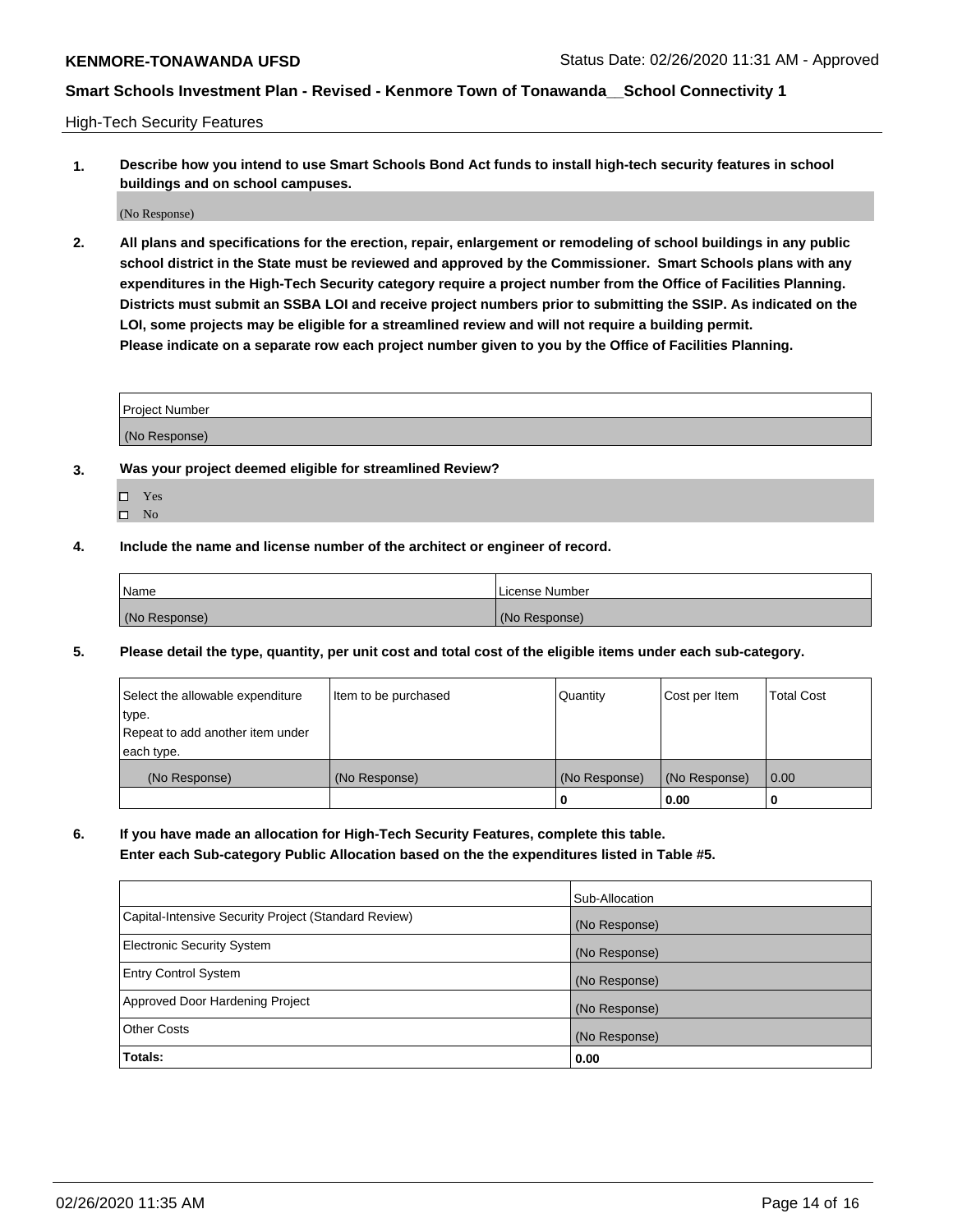Non-Public Schools

**1. Describe your plan to utilize SSBA funds to purchase devices and loan to the nonpublic schools within your district. Please specify what devices have been requested by the nonpublic schools. If the nonpublic schools have not finalized requests, the district should provide the date nonpublic schools will submit the request by.**

We will use the same loan/order process that we use for our NYS Technology Non-Pub hardware/software loans.

When this SSIP is finalized, the district will share the final available funds for each school and allow time for the schools to make final requests. **Once we get SSBA approval this is the process:**

- Notification of allocation will go out within six weeks of receiving approval.
- Non Pubs will be provided with the SSBA appoved loan categories under the grant specifications
- Non Pubs must request loan options by June 1 of the prior school year
- District will review the options for approval under the SSBA guidelines, process the delivery on their behalf as we do with our other loan program
- **2. A final Smart Schools Investment Plan cannot be approved until school authorities have adopted regulations specifying the date by which requests from nonpublic schools for the purchase and loan of Smart Schools Bond Act classroom technology must be received by the district.**

By checking this box, you certify that you have such a plan and associated regulations in place that have been made public.

**2a. Please enter the date each year nonpublic schools must request loanable items from the school district. This date cannot be earlier than June 1 of the previous school year.**

June 1

## **3. Final 2014-15 BEDS Enrollment to calculate Nonpublic Sharing Requirement (no changes allowed.)**

|            | l Public Enrollment | l Nonpublic Enrollment | <b>Total Enrollment</b> | Nonpublic Percentage |
|------------|---------------------|------------------------|-------------------------|----------------------|
| Enrollment | 6,923               | 2.404                  | 9.327.00                | 25.77                |

## **4. Nonpublic Loan Calculator**

|                                                         | Loanable     | Loanable   | Additional       | Estimated   | Previously | Cumulative | <b>Final Per</b> | <b>Final Total</b> |
|---------------------------------------------------------|--------------|------------|------------------|-------------|------------|------------|------------------|--------------------|
|                                                         | School       | Classroom  | Nonpublic        | l Per Pupil | Approved   | Per Pupil  | Pupil Loan       | Loan               |
|                                                         | Connectivity | Technology | Loan             | Amount -    | Per Pupil  | Loan       | Amount -         | Amount -           |
|                                                         |              |            | (Optional)       | This Plan   | Amount(s)  | Amount     | This Plan        | This Plan          |
| Required Nonpublic<br>Loan                              | 766,988.46   | 0.00       |                  | 82.23       | 0.00       | 82.23      | 82.23            | 197,688.46         |
| Final Adjusted Loan<br>I- (If additional loan<br>funds) | 766,988.46   | 0.00       | (No<br>Response) | 82.23       | 0.00       | 82.23      | 82.23            | 197.688.46         |

## **5. Nonpublic Share**

|                                          | Final Per Pupil Amount | Final Nonpublic Loan Amount |
|------------------------------------------|------------------------|-----------------------------|
| Pending and Previously<br>Approved Plans | 0.00                   | 0.00                        |
| This Plan                                | 82.23                  | 197,688.46                  |
| <b>Total</b>                             | 82.23                  | 197,688.46                  |

## **6. Distribution of Nonpublic Loan Amount by School**

| Nonpublic School Name         | 12018-19 K-12 Enrollment | Special Ed School? If Yes, not eligible |
|-------------------------------|--------------------------|-----------------------------------------|
| CARDINAL O'HARA HIGH SCHOOL   | l 279                    | <b>No</b>                               |
| <b>LERIE COUNTY NYS A R C</b> | 137                      | Yes                                     |
| MT ST MARY ACADEMY            | 310                      | <b>No</b>                               |